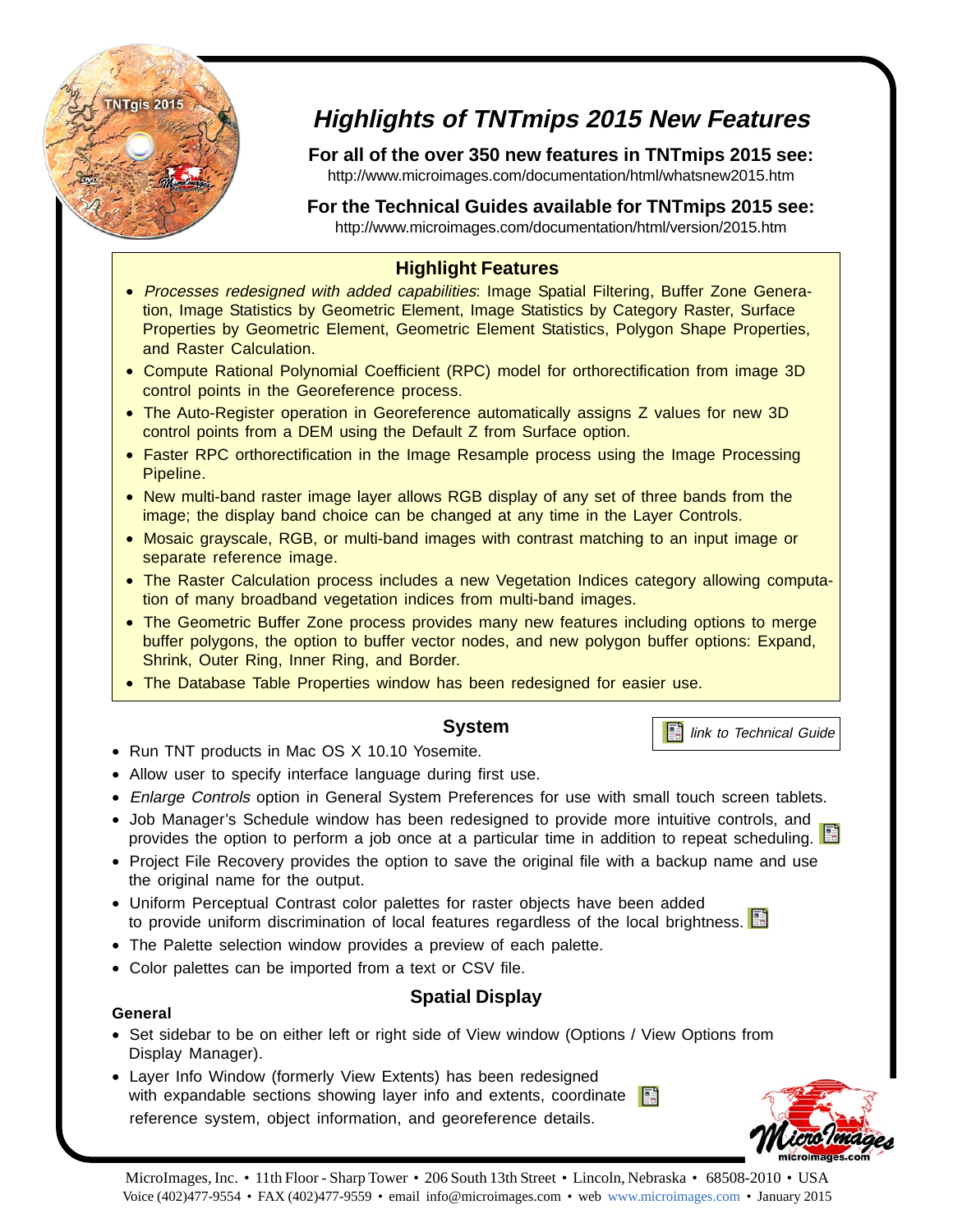#### **Raster Layer**

- Display RGB layers using rasters with different cell sizes and/or extents.
- New multi-band raster image layer allows RGB display of any set of three bands from  $\Box$ the image; the display band choice can be changed at any time in the Layer Controls.
- Use Add Objects to select any number of image bands for display with the choice of adding as separate layers, as an RGB layer, or as a multi-band layer.
- Explicitly add a multiband image layer from the Add Raster menu.
- A View Options setting is provided for automatically adding named Red, Green, and Blue objects as an RGB layer when using the Add Objects icon button.

#### **Vector Layer**

- Optionally show line/polygon vertex locations with choice of symbol.
- Line/polygon vertex symbols are only shown in the main View and not in the Locator.
- The Nodes panel of the Vector Layer Controls window provides the choice of showing node symbols in the Locator or not.

#### **Marking Geometric Elements**

• The right mouse-button menu for a table in the Display Manager provides the option to mark elements that share records in the table.

#### **GeoFormula Layer**

- The GeoFormula Layer Controls window has been redesigned for clarity and now uses icon buttons for script actions.
- DataTips are now available to show values from GeoFormula layers.
- Optionally apply auto-contrast to the output display for RGB and numeric GeoFormula layers.
- Optionally apply the color spread of your choice to the output display for numeric GeoFormulas.

#### **GeoToolbox and Regions**

- Save a region as a vector object from the GeoToolbox Region panel.
- The Profile View window provides the option to hide the crosshairs.

#### **Table Properties Window**

### **Database Tables / Operations**

- The Table Properties window has been redesigned for easier use.  $\Box$
- Create auto-increment numeric fields.
- Choice of bit-depth for integer and floating-point numeric fields.
- "Computed" and "String Expression" fields are now termed "Computed Numeric" and "Computed Text".
- Set Text and Numeric field properties (e.g., integer type, floating point) first with the option to set either as Computed.
- Choose "Simple Computed" field type for field that returns the value of a field in another table.
- Set default value for logical and string fields in addition to numeric fields.
- Allow changing field type among compatible types (32-bit integer, date, and auto-increment) for existing fields.

#### **Database Table Views**

- Edit computed field expression from tables using right mouse-button menu on the field name.
- Sequential values created automatically in new Auto-Increment field for all existing records.

#### **Tabular View**

- Right mouse-button option on field to select all records that have same value.
- Field menu options to move column all the way to the left or right.
- Create and attach new records with or without the option to populate fields.



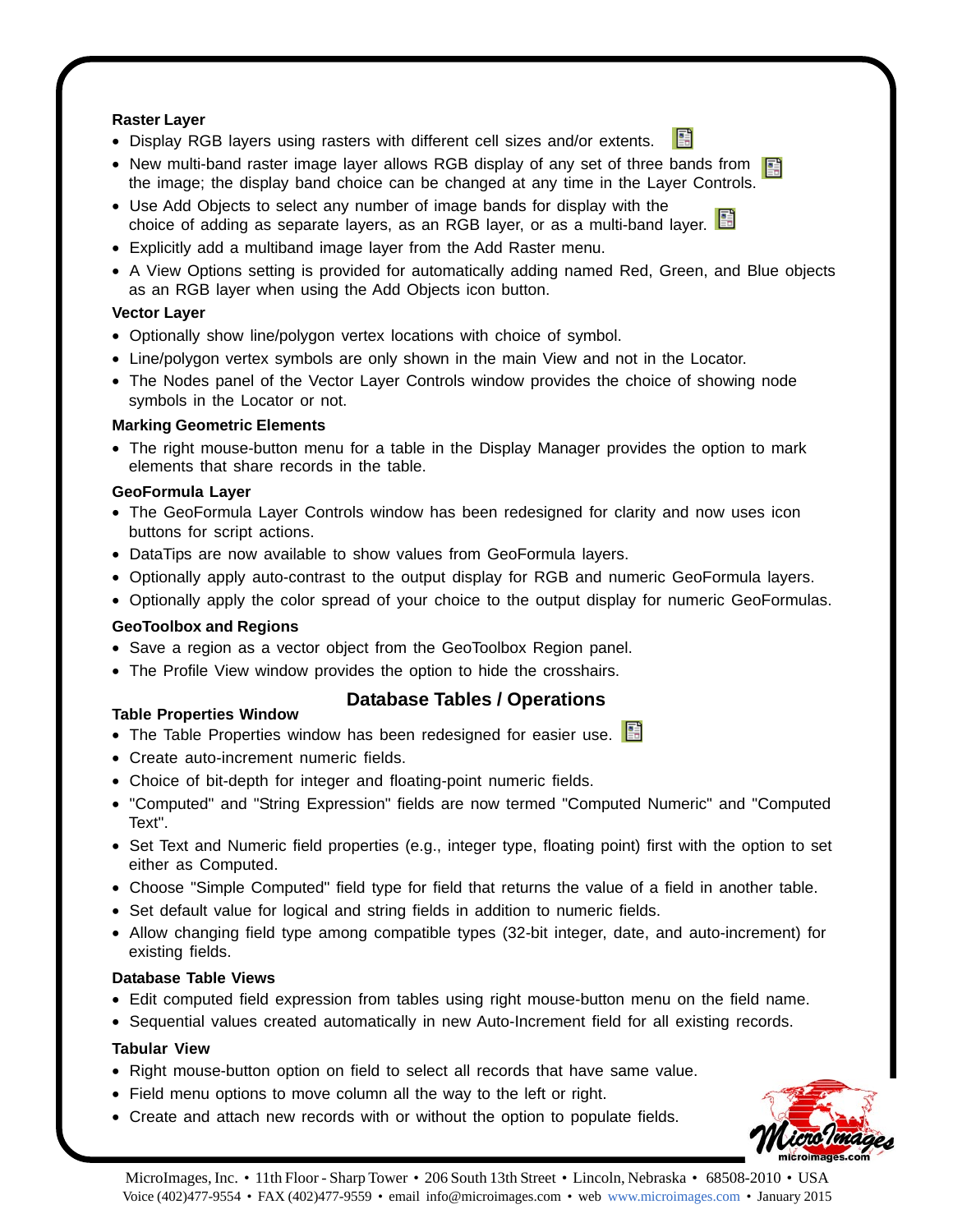- Sort records on multiple fields with mixed ascending and descending order.
- Create new record using Record / New menu option or using New Record icon button.
- Field name and description shown as ToolTip over column heading.

## **Editor**

- The Line/Polygon tool manual mode provides option to extend the line by distance and bearing.
- The Snap operation uses an arc-wedge graphic to show and change the snap distance and snap-back angle and provides a preview option to step through the gaps with choice to snap or skip.
- A line being edited is allowed to cross another line and can be snapped to another element.
- The Automatic line editing mode automatically switches to Add Start if the end node is outside the View extents, and can be toggled between Add Start / Add End using the "/" hotkey.

### **Georeferencing**

- Compute Rational Polynomial (RPC) model for orthorectification from image 3D control points.
- The Auto-Register operation automatically assigns Z values for new 3D control points from a DEM using the Default Z from Surface option.
- Use the Model button to open the Select Model dialog with listing and description of all coordinate transformation models.

#### **Buffer Zone Generation**

### **Geometric Object Operations**

- The Buffer Zone window has been redesigned to show all process parameters on one panel.
- Buffer nodes in addition to points, lines, and polygons.
- New polygon buffer options: Expand, Shrink, Outer Ring (Expand Original), Inner Ring (Original - Shrink), and Border (Outer Ring + Inner Ring).
- Create buffers as vector, CAD, or region.
- Options to merge overlapping buffer polygons (all or by attribute).
- 嚼 • Option to assign buffer distance by attribute.

### **Geometric Element Statistics by Polygon (formerly Polygon Properties)**

- Redesigned process window for easier use in computing element statistics for polygon areas.
- Use any geometric object type (vector, CAD, shape) or database pinmap points as source.
- Compile statistics for source lines as well as polygons and points.
- Optionally attach the output tables to a copy of the destination vector/CAD object or as CSV file.
- Summarize statistics for any numeric field and table with any record attachment type.

### **Polygon Shape Properties (formerly Fuzzy Properties)**

- Process provides an expanded choice of statistics to compute and new shape measures.
- Compute shape properties for elements in CAD and shape objects in addition to vector objects.
- Optionally create the output table as CSV text file.

# **Image Statistics and Surface Properties by Geometric Element**

#### **Image Statistics by Geometric Element (formerly Geometric Raster Properties)**

- Redesigned process window with new statistics and choice of which to compute.
- Choice of element type to use, now including lines in addition to polygons and points, from vector, CAD, or shape object.
- Options to output results in tables in input object, to a copy of the input object, or to CSV text file.
- Compute texture Gray Level Co-occurrence statistics by polygon.
- Optionally summarize statistics "by attribute" to create a separate record for each attribute.

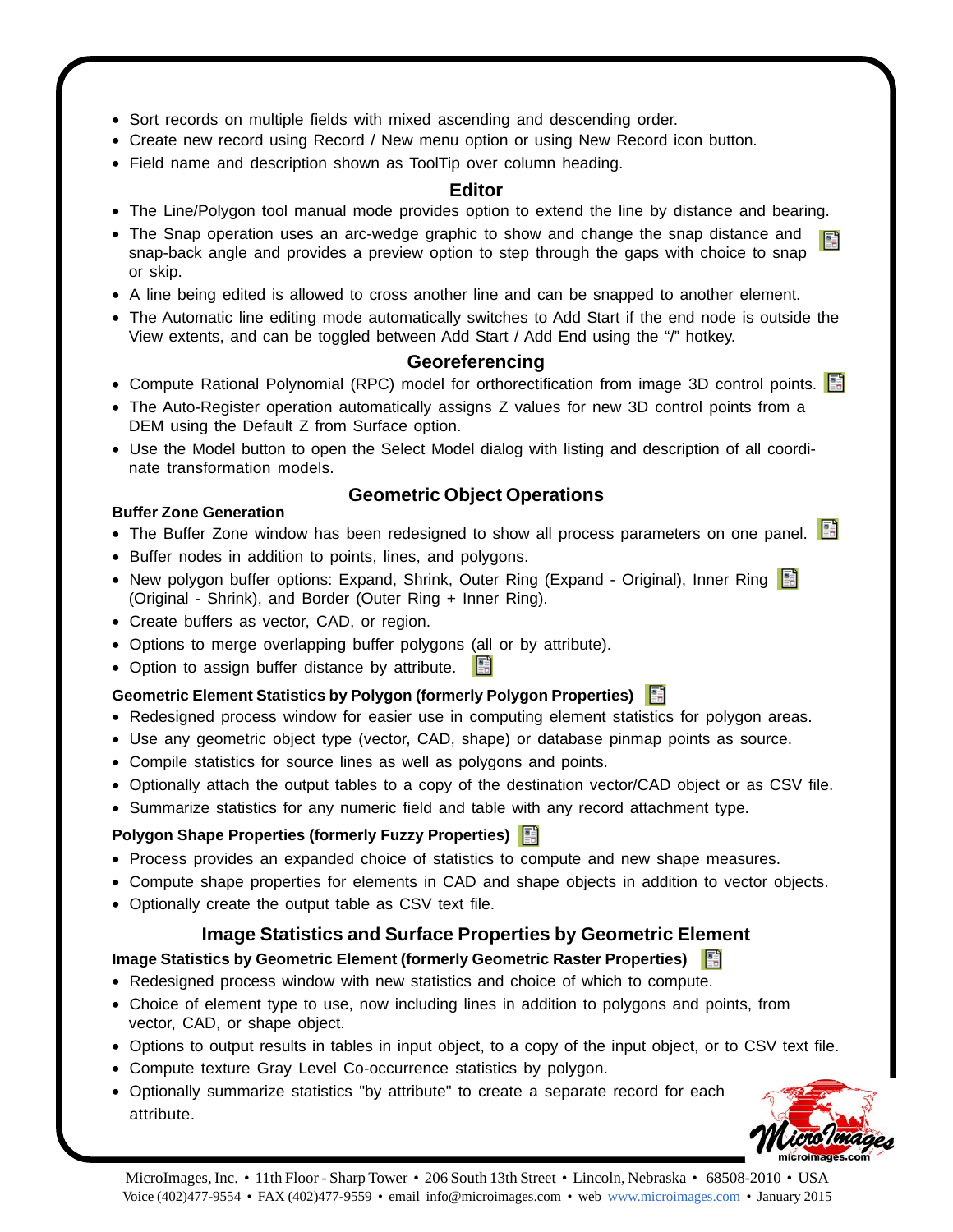### **Surface Properties by Geometric Element**

- Process window redesigned, providing new statistics and a choice of which to compute.
- Compute surface properties for elements in CAD and shape objects in addition to vector objects.
- Compute measures of surface roughness: 3D/2D area ratio and elevation standard deviation.
- Options to output results in tables in input object, to a copy of the input object, or to CSV text file.

# **Image and Raster Operations Mosaic**

- Contrast-match grayscale, RGB, and multi-band images to any reference image (which doesn't need to be part of the mosaic).
- Specify the contrast option for the source image selected as reference for contrast matching.
- Apply contrast after mosaic assembly.
- Mosaic RGB separates to either RGB composite or RGB separates.
- Set user-defined extents in View using Output Extents rectangle tool.
- Apply scale and offset when different for various input rasters (such as DEMs in different elevation units)

#### **Raster Calculation**

- Operations have been reorganized into four groups: Algebraic, Logical, General Indices, and Broadband Vegetation Indices.
- The new Broadband Vegetation Indices group provides 14 common indices, including NDVI, ARVI (Atmospherically Resistant Vegetation Index), EVI (Enhanced Vegetation Index), SAVI (Soil Adjusted Vegetation Index), and MSAVI2 (Modified Soil Adjusted Vegetation Index).

#### **Resample/Reproject**

- Faster Rational Polynomical Coefficient orthorectification using the Image Processing Pipeline.
- Null masks are supported for source and target images when using the RPC model.

#### **Spatial Filtering**

- Process window updated with easier-to-use controls and resizeable display of filter kernels.
- All filters allow variable blending of source and filter result to create output image.
- Select from predefined filter window sizes (up to 21 x 21) or set a custom size.
- Apply Gray Level Co-occurrence Matrix Texture filters (Contrast, Dissimilarity, Homogeneity, Entropy, and others) and Gaussian filter.
- Import/export a filter kernel from/to a text file.
- Optionally apply contrast (auto or saved table) to grayscale or RGB input before filtering.
- View window with graphic tools to restrict filtering
	- to a designated image area for output or for testing.
- Define output or test area by drawing, by selecting a region object, or by selecting a binary mask raster object.

#### **Statistics for Category Raster**

- Process window redesigned, providing new statistics and a choice of which to compute for the class values in a category raster.
- Compute statistics from separate raster objects or from bands in a hyperspectral object.
- Option to put statistics of multiple rasters into one table.

### **Terrain Operations**

- The Extract Points or Mesh process includes the option to created regularly-spaced 3D points from the input raster.
- The Lidar Manager provides a method to adjust X, Y, and Z values by a fixed amount.